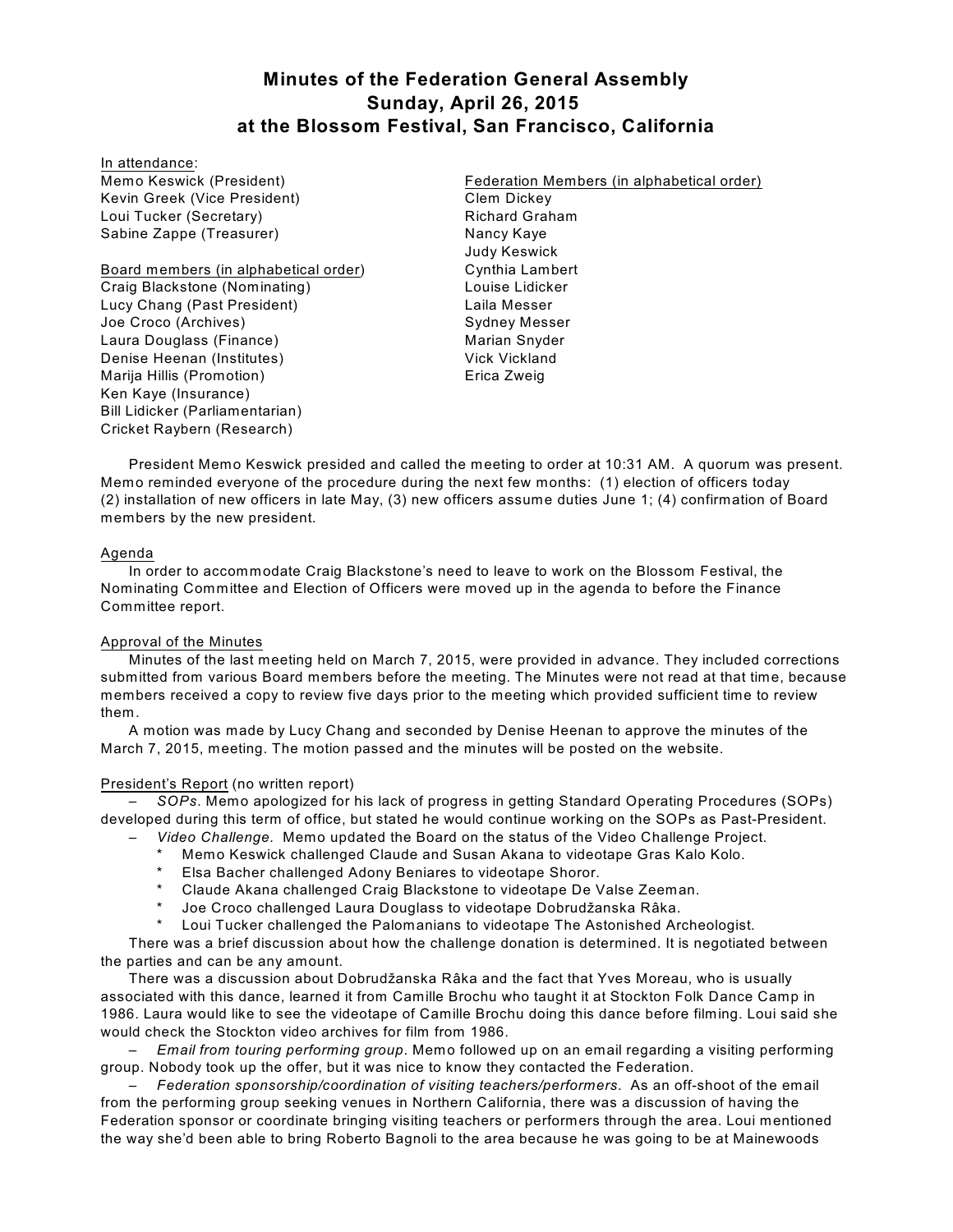and they could share the cost of his airfare. Lucy gave examples where, in the past, it would have been nice for the Federation to get involved in helping master teachers such as Marty Koenig and Cristos Papakostas, to coordinate teaching tours in Northern California. Perhaps the Institute Committee could make the necessary connections and coordinate tours on behalf of Federation clubs. Lucy will look into the possibility and report at the next meeting.

– *Future availability*. Memo reported that, while he and Judy plan to attend Statewide 2015 in San Diego, they were going to be in Europe after that, from June through August and would be unavailable for Federation business until their return.

#### Treasurer's Report (Sabine Zappe present; written report provided)

Sabine pointed out that, based on instructions at last meeting, she has broken out donations and fundraising. The total is in the main body of the report, but the individual amounts are in the table at the bottom. She was then instructed to separate out Video Challenge donations that have been made (\$130) and donations of this type made in the future.

She will prepare a final report through the end of the fiscal year (May 31) and hand over the Treasurer's reports, spreadsheets, bank accounts, checks, etc. to the in-coming Treasurer at that time.

The Board members formally thanked Sabine for her 7 years of service, serving under four different Presidents, as Federation Treasurer.

#### Secretary's Report (Loui Tucker present, no written report provided)

*Promotional Items*. Loui has been gathering ideas for a slogan to be used on a promotional item that could be used for both fundraising and public awareness. She gave the background for the "I dance. W hat's your superpower?" slogan. W hile it is currently available in several different styles on t-shirts and mugs, it was felt that a better use of the slogan (changed to "I *Folk* Dance. W hat's your superpower?") would be on a water bottle instead of a mug. Lucy will research the logo change to" I folk dance. W hat's your superpower?" to sure it is clear from any trademark infringement.

Loui will discuss the idea with Susan Gregory (Chair of the Publicity Committee and the Federation's graphic artist) and see if she can suggest a nice readable font and/or accompanying graphic.

*Interactive Google Map*. Loui has also been working on an interactive google-map showing the location of and information about Federation member clubs. She requested guidance on how to handle non-Federation clubs on this google map that will be available through the Federation website. Loui provided four possibilities.

- 1. Put non-Federation classes on the same map, but with a different color flag.
- 2. Put them on the same map, but "hide" them in the default view so that visitors to the webpage would have to affirmatively click a button to see non-Federation clubs.
- 3. Put them on a completely separate map accessible through the Federation website menu.
- 4. Not include them on any map, but provide a link on the map to a static page that would provide basic details ("Teacher X teaches classes, primarily during the day. Phone: 650-999-9999"). The existing map would include a message about how to become a Federation member in order to be included on the map

There was a discussion about (1) how much work it would be to maintain an accurate and comprehensive list of non-Federation dance clubs and (2) how to decide and who would decide which clubs/classes should be included (contra dance? salsa? square dance? ballroom? bollywood?); (3) how to keep the information accurate; (4) and the importance of having benefits to membership.

It was decided that Option 4 was preferred and Loui will make those changes requested on the map. The goal is to have the map up and active by May 1.

# Nominating Committee (Craig Blackstone present; no written report provided)

Craig Blackstone officially welcomed the Federation Board members to the Blossom Festival on behalf of the San Francisco dancers.

Per a reminder from Parliamentarian Bill Lidicker, this is a General Assembly of all Federation members and the election of officers take place at this General Assembly each year.

Kevin Greek - President Cynthia Lambert - Vice President Clem Dickey - Secretary Loui Tucker - Treasurer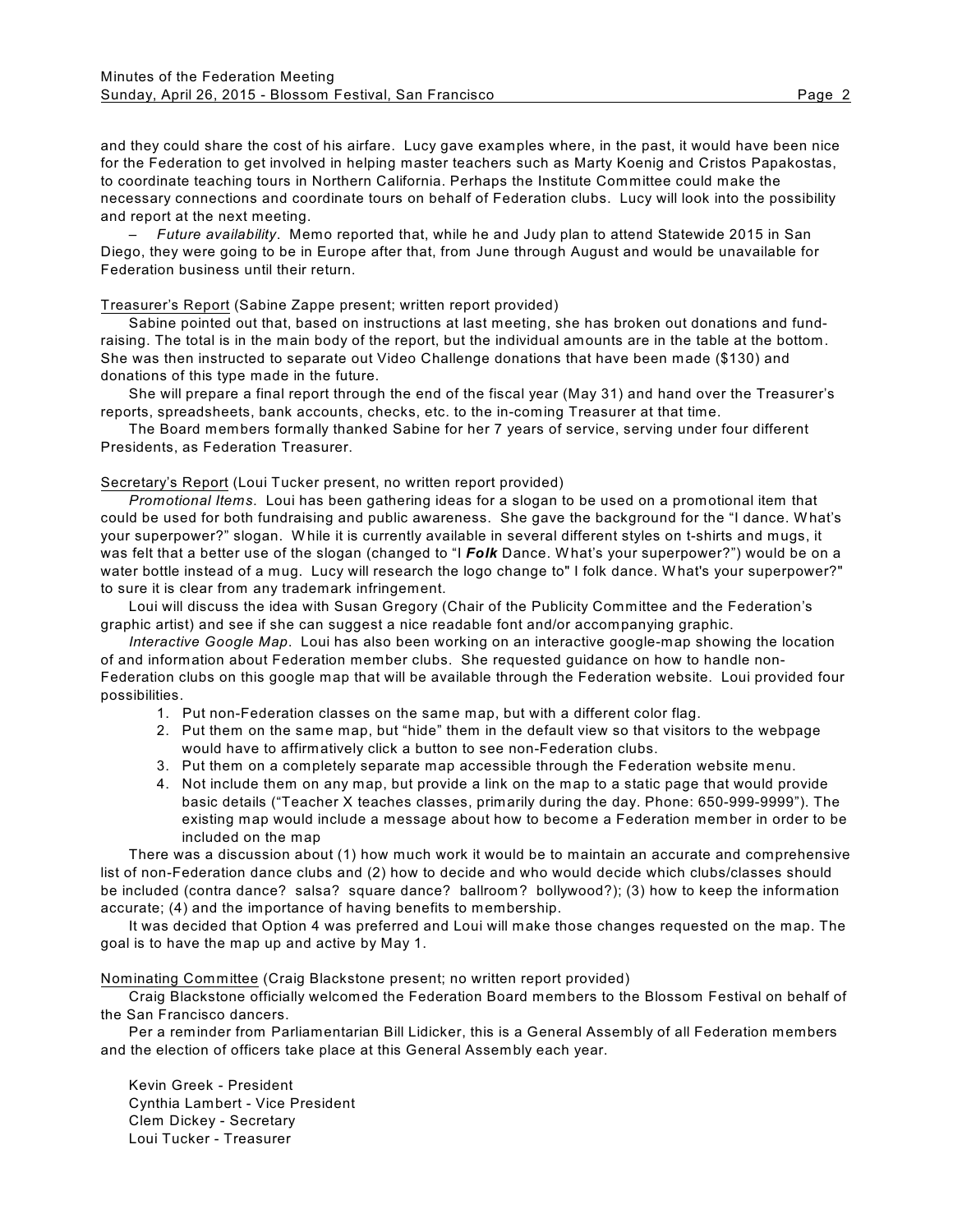The floor was officially opened to nominations. Hearing none, the nominations were closed. The slate of officers was then elected unanimously. Joe Croco (unofficial Federation photographer) asked the newly elected officers to stay after meeting so that he could "line 'em up against the wall and shoot 'em."

The installation of the newly elected officers will take place at Statewide in San Diego at the Installation Lunch on Saturday the 30th. Loui and Kevin are planning to attend. Cynthia believes she will be able to attend. Clem has a conflict and will have to decide about attendance. Memo said he would preside over the installation. Other Board members planning to attend are Marija Hillis, Bill and Louise Lidicker.

#### Finance (Laura Douglass present; written draft budget provided)

Most of the budget was discussed at the last meeting (see meeting minutes of March 7, 2015), and Laura made the changes suggested at that time. This copy of the proposed budget has a few items highlighted because, Laura explained, they needed to be discussed.

- The Federation Cup has \$100 allocated for it. This was originally requested by Lucy to be used to pay for a prize for a promotion contest. She ultimately did not use the funds, but the item has remained in the budget. Does Kevin want to keep it? It was decided to leave in the \$100 and Kevin has it to use if he wants to.
- The Archives Committee needs more money allocated. Funds had already been set up to pay for digitizing (a substantial but one-time expense). Additional and on-going funds are now needed because of the change in the storage unit where the archives have been housed in the past. The archives had been stored in a unit paid for by Adony and Becky Beniares for their personal items, and the Beniares did not charge the Federation for use of their portion of that space. The Beniares have since moved to another facility and the Federation archives were moved to a smaller unit. The smaller unit is \$150 per month, and \$1800 will be needed to pay for the new storage unit next year. Some consideration will need to be given to finding (1) a cheaper or free storage unit, (2) a Federation member who can house the archives for free, or (3) a Federation member who would be willing to underwrite the cost of the storage unit as a tax-deductible contribution.
- A transfer of \$2,750 from savings would be needed to balance the budget.

It was noted that, if the Video Challenges currently booked are met and paid for, and additional video challenges are made and completed, then considerably more in donations will be made this year. It was decided to increase the "Donations" line and remove the \$2,750 transfer.

Laura will finalize the budget and forward it to Sabine (current Treasurer) and Loui (in-coming Treasurer) to be used in Treasurer reports in the coming year.

Past President (Lucy Chang present; no written report provided)

Lucy and Memo will schedule a time to talk about the New Dancer Festival Program which Memo will take over as the immediate Past President.

#### Vice President (Kevin Greek present; written report provided)

Many folk dance clubs were listed in the Bay Area Dance W eek brochure and on their website. If your club/class is participating, please provide Kevin with feedback with respect to attendance so we can determine if this project was beneficial.

#### Insurance Report (Ken Kaye present; written report provided)

Ken mentioned that 31 Federation member clubs have responded so far by returning the questionnaire. Once he has a response from all clubs, and knows what the total premium will be, he and Loui will come up with a fair formula to determine the portion of the premium each club will pay.

In another piece of good news, Ken reported that the insurance broker has told him that the Federation can now insure member clubs outside of California. We have been approached in the past by clubs outside of California wishing to participate in the insurance program, and now they can become Federation members.